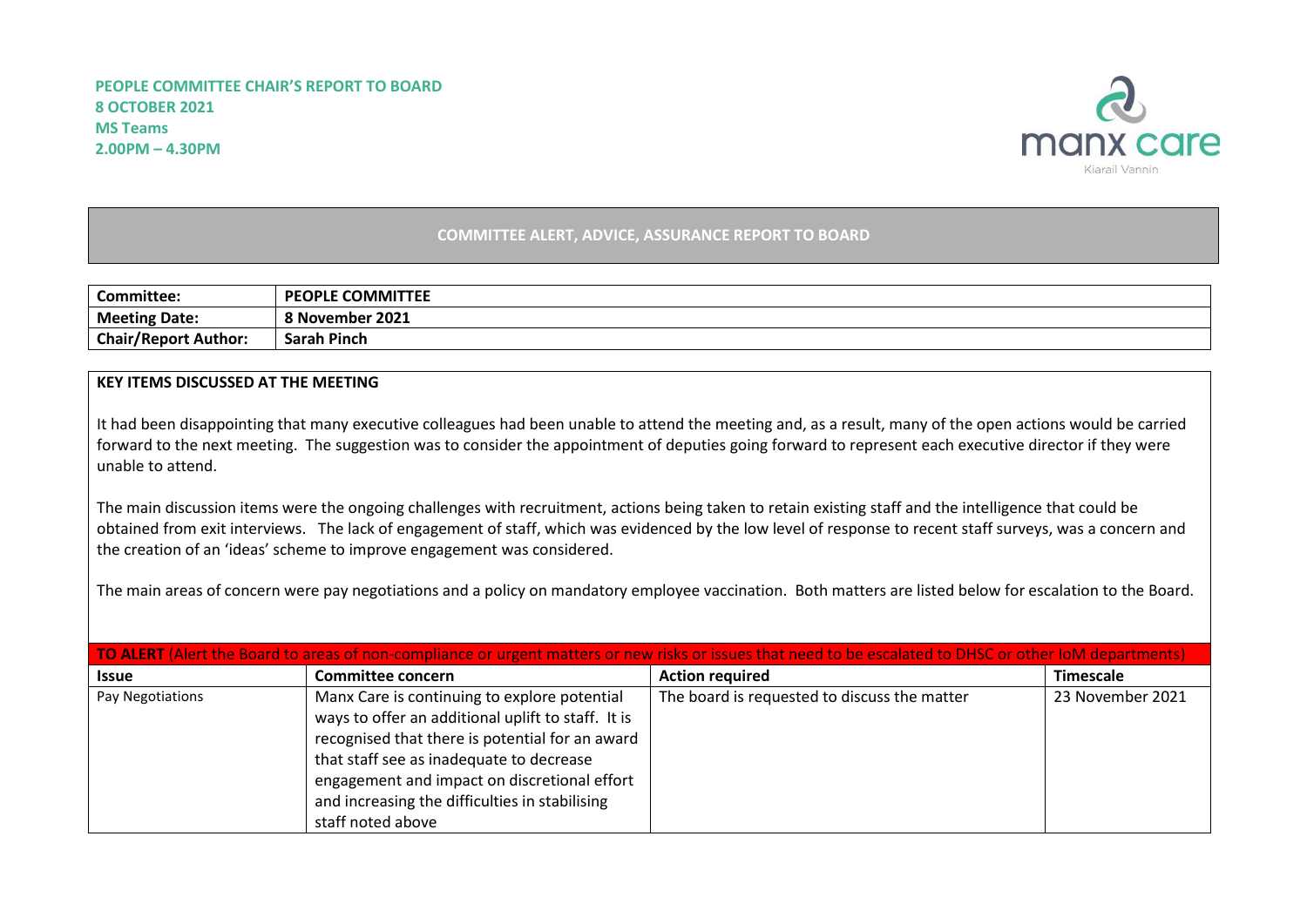| Policy on mandatory MxC staff                              |                                                                                               | It was likely that the UK would introduce                                   | The board is requested to discuss the matter and form |                                      |                            | 23 November 2021 |
|------------------------------------------------------------|-----------------------------------------------------------------------------------------------|-----------------------------------------------------------------------------|-------------------------------------------------------|--------------------------------------|----------------------------|------------------|
| vaccinations.                                              |                                                                                               | mandatory covid-19 vaccinations for all NHS                                 | a view as to whether mandatory vaccination should     |                                      |                            |                  |
|                                                            |                                                                                               | staff. Currently MxC do not have a policy on                                |                                                       | be supported or otherwise.           |                            |                  |
|                                                            |                                                                                               | mandatory vaccination.                                                      |                                                       |                                      |                            |                  |
|                                                            |                                                                                               |                                                                             |                                                       |                                      |                            |                  |
|                                                            |                                                                                               | ASSURE (Detail here any areas of assurance that the Committee has received) |                                                       |                                      |                            |                  |
| <b>Issue</b>                                               |                                                                                               | <b>Assurance Received</b>                                                   | <b>Action</b>                                         |                                      |                            | <b>Timescale</b> |
| <b>Staff Engagement</b>                                    |                                                                                               | The WF&C team were making efforts to                                        | A plan to further improve engagement levels would     |                                      |                            | 10 January 2022  |
|                                                            |                                                                                               | enable employees to participate in surveys by                               |                                                       | be presented to the January meeting. |                            |                  |
|                                                            |                                                                                               | going out to various sites, setting up stalls in                            |                                                       |                                      |                            |                  |
|                                                            |                                                                                               | public areas and supplying IPad's for                                       |                                                       |                                      |                            |                  |
|                                                            |                                                                                               | employees to use. All these actions would                                   |                                                       |                                      |                            |                  |
|                                                            |                                                                                               | facilitate participation which in turn would                                |                                                       |                                      |                            |                  |
|                                                            |                                                                                               | improve engagement.                                                         |                                                       |                                      |                            |                  |
| <b>Staff Wellbeing</b>                                     |                                                                                               | The strategies to improve staff wellbeing were                              | A two year wellbeing strategy would be devised.       |                                      |                            |                  |
|                                                            | outlined.                                                                                     |                                                                             |                                                       |                                      |                            |                  |
| <b>Staff Story</b>                                         |                                                                                               | A story was presented which contained both                                  | SP to write to the author to thank her for her        |                                      |                            | <b>ASAP</b>      |
|                                                            | positive and negative aspects. The author<br>contribution.                                    |                                                                             |                                                       |                                      |                            |                  |
|                                                            |                                                                                               | expressed her pride at working for MxC and                                  |                                                       |                                      |                            |                  |
|                                                            | the comradery she had experienced during the<br>The implementation of an 'ideas' scheme to be |                                                                             |                                                       | 10 January 2022                      |                            |                  |
|                                                            |                                                                                               | pandemic. It was noted that the comradery                                   |                                                       | considered by ELT.                   |                            |                  |
|                                                            |                                                                                               | had not extended past the pandemic which                                    |                                                       |                                      |                            |                  |
|                                                            |                                                                                               | was a disappointment. There was also                                        |                                                       |                                      |                            |                  |
|                                                            |                                                                                               | dissatisfaction with the progress of the                                    |                                                       |                                      |                            |                  |
|                                                            |                                                                                               | Transformation programme.                                                   |                                                       |                                      |                            |                  |
| Sickness Absence                                           |                                                                                               | Sickness absence figures remained stable and                                |                                                       |                                      |                            |                  |
|                                                            |                                                                                               | long term sickness absence was improving.                                   |                                                       |                                      |                            |                  |
| Six nominations had been received to date.<br>Award Scheme |                                                                                               | The Committee would decide on the winner during                             |                                                       |                                      |                            |                  |
|                                                            | Funding had also been applied for an end of                                                   |                                                                             | w/c 22 November.                                      |                                      |                            |                  |
|                                                            |                                                                                               | year event in 2022.                                                         |                                                       |                                      |                            |                  |
|                                                            |                                                                                               |                                                                             |                                                       |                                      |                            |                  |
|                                                            |                                                                                               |                                                                             |                                                       |                                      |                            |                  |
| Risk:<br>The following existing risks were                 |                                                                                               |                                                                             | <b>CRR/BAF Nº:</b>                                    | Risk Score: $L \times C =$           |                            |                  |
| identified during the meeting:                             |                                                                                               |                                                                             |                                                       |                                      |                            |                  |
| (if none please state "none")                              |                                                                                               | Risk:                                                                       |                                                       | <b>CRR/BAF N°:</b>                   | Risk Score: $L \times C =$ |                  |